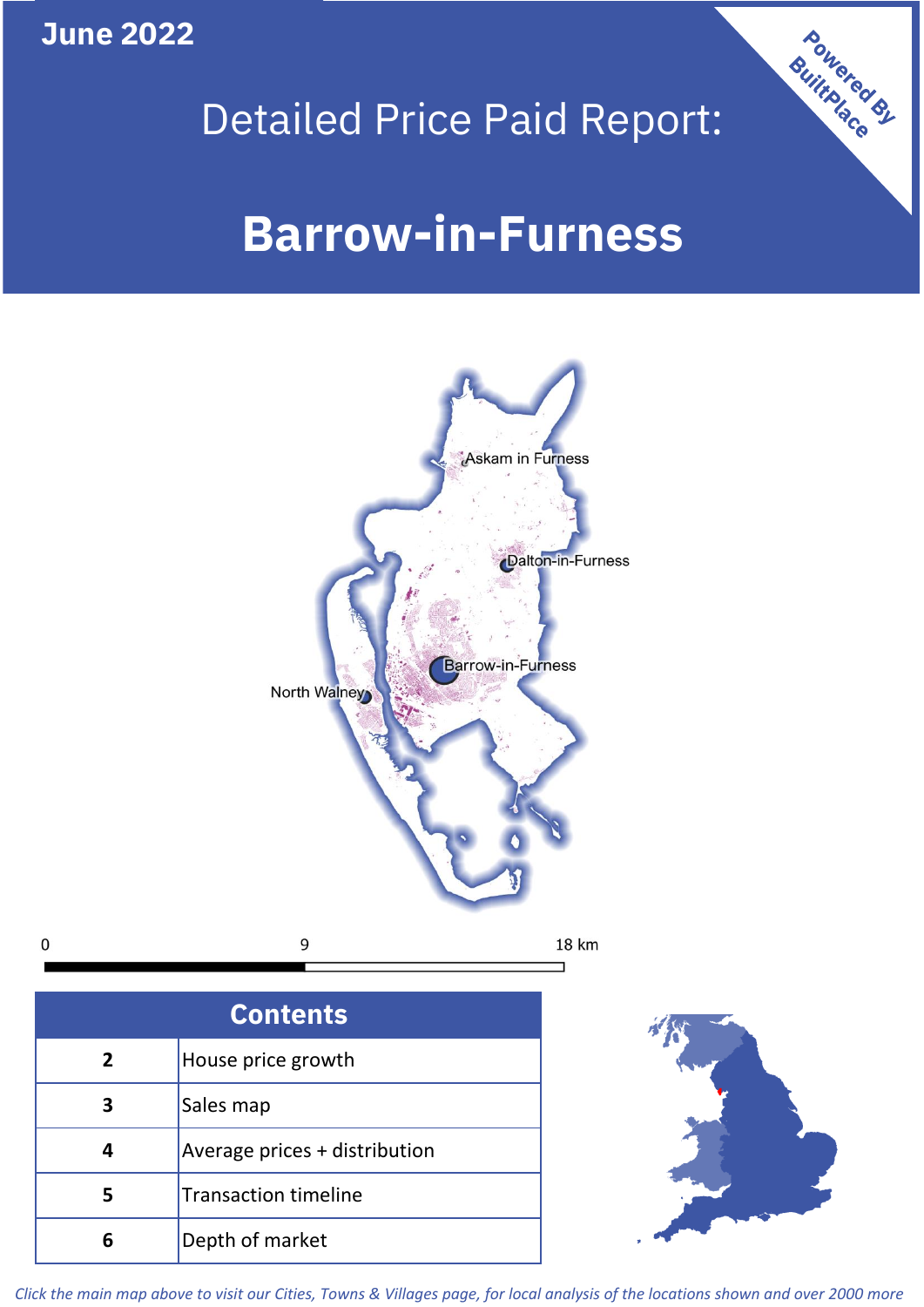### **Headline Data**

|                     | <b>Current level</b> | 3 month | <b>Annual</b> | 5 year | 10 year |
|---------------------|----------------------|---------|---------------|--------|---------|
| <b>House prices</b> | £147,099             | 4.4%    | 7.2%          | 28.3%  | 49.4%   |
| <b>Transactions</b> | 1,299                | $-7.6%$ | 23.1%         | 1.3%   | 39.4%   |

# **House Price Growth (April 2022 data)**

#### *Annual Change in House Prices*



House prices in Barrow-in-Furness grew by 7.2% in the 12 months to April 2022 (based on 3-month smoothed data). By comparison national house prices grew by 10.7% and prices in the North West grew by 11.0% over the same period.

Barrow-in-Furness house prices are now 25.3% above their previous peak in 2007, compared to +36.0% for the North West and +52.9% across England.



#### *Year-To-Date Change in House Prices, December to April*

Local prices have grown by 4.8% in 2022 so far, compared to growth of 3.2% over the same period last year.

#### *Source: OS OpenData; UK House Price Index (Contains HM Land Registry data © Crown copyright)*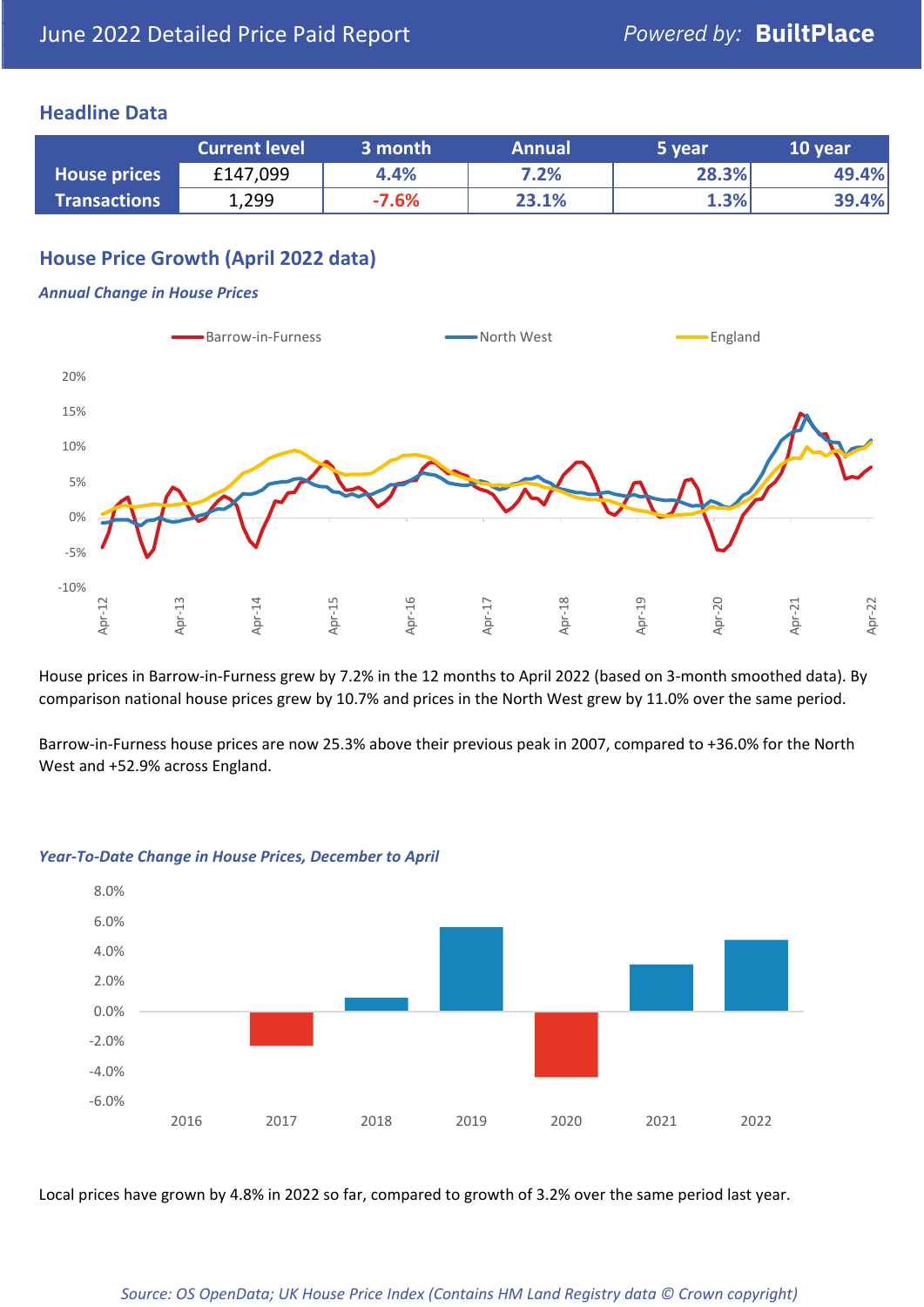# **House Price Map**

#### *12 months to April 2022*



*Each point is one postcode, coloured by the average value relative to all sales in this local authority (price bands are LA-specific quintiles).*

# **Map Key**

| Min      | <b>Max</b> |                            |
|----------|------------|----------------------------|
| Up to    | £82,000    | 1st quintile / lowest 20%  |
| £82,000  | £114,000   | 2nd quintile               |
| £114,000 | £148,000   | 3rd quintile               |
| £148,000 | £204,000   | 4th quintile               |
| £204,000 | and over   | 5th quintile / highest 20% |

*Source: OS OpenData; UK House Price Index (Contains HM Land Registry data © Crown copyright)*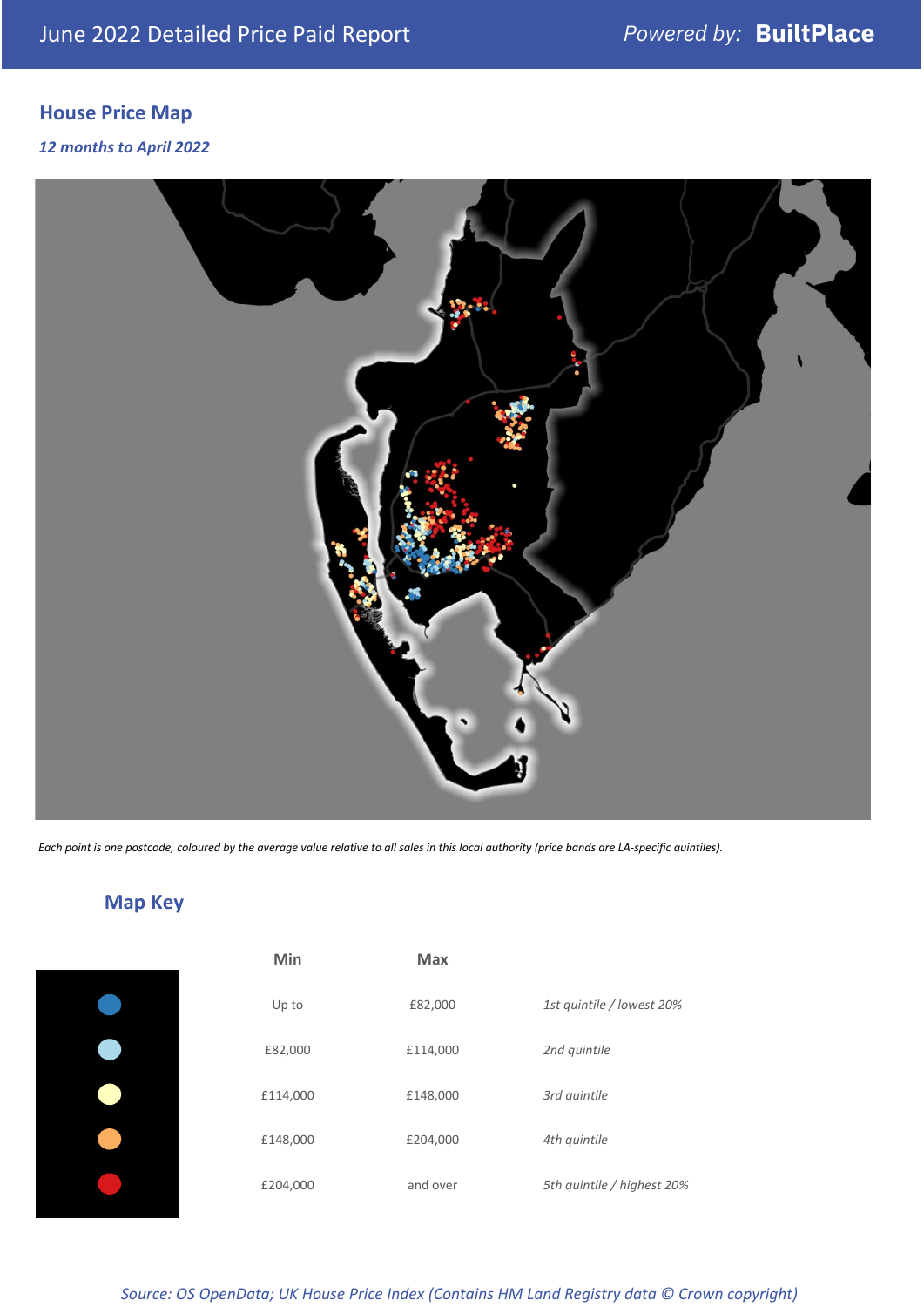£79,117

**Second hand**

£116,078

£300,657

# **Average House Price by Property Type**

### *12 months to April 2022*



## **House Price Distribution by Year**

*All properties, by price band and calendar year (2020 = year to date)*

|                    | 1997 | 2002 | 2007 | 2012 | 2017 | 2019 | 2020 |
|--------------------|------|------|------|------|------|------|------|
| <b>Under £100k</b> | 98%  | 89%  | 55%  | 54%  | 43%  | 33%  | 36%  |
| £100-200k          | 2%   | 10%  | 38%  | 37%  | 42%  | 44%  | 43%  |
| E200-300k          | 0%   | 1%   | 6%   | 8%   | 11%  | 16%  | 14%  |
| E300-400k          | 0%   | 0%   | 1%   | 2%   | 3%   | 5%   | 4%   |
| £400-500k          | 0%   | 0%   | 0%   | 0%   | 1%   | 1%   | 2%   |
| <b>£500k-1m</b>    | 0%   | 0%   | 0%   | 0%   | 0%   | 1%   | 0%   |
| £1-2m              | 0%   | 0%   | 0%   | 0%   | 0%   | 0%   | 0%   |
| <b>Over £2m</b>    | 0%   | 0%   | 0%   | 0%   | 0%   | 0%   | 1%   |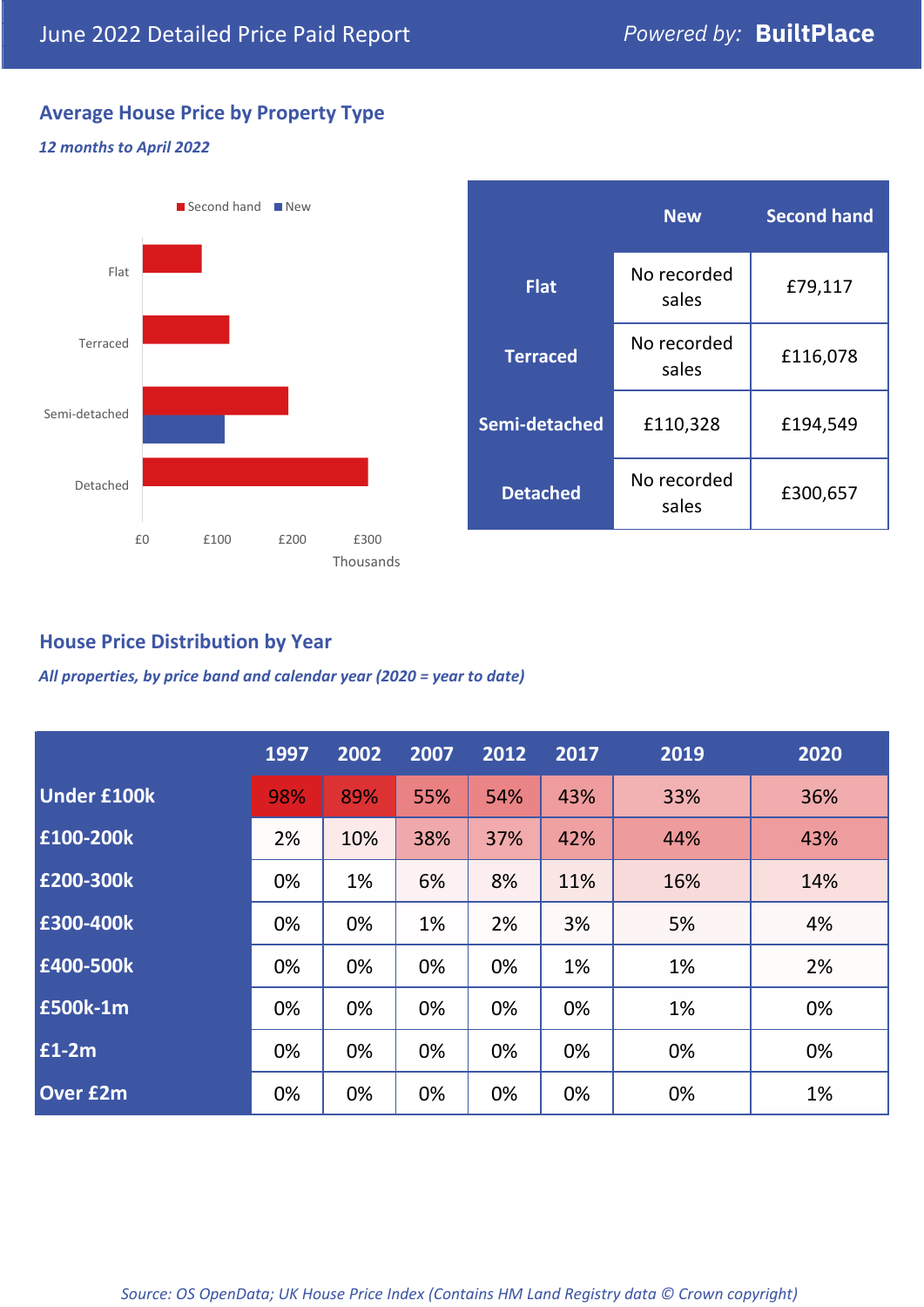# **Transactions (February 2022 data)**

*Annual Transactions, Indexed (2001-05 average = 100)*



There were 1,299 transactions in Barrow-in-Furness during the 12 months to February 2022. This is 71% of the average from 2001-05 and suggests activity is below pre-downturn levels.

Transactions in Barrow-in-Furness have grown by 10.7% since 2014, compared to changes of +3.4% for North West and - 7.7% for England.



#### *Cash and New Build Sales as % of Total, by Year*

*Note: The data on this page EXCLUDES transactions identified as transfers under a power of sale/repossessions, buy-to-lets (where they can be identified by a mortgage), and transfers to non-private individuals - i.e. it comprises only Land Registry 'A' data.*